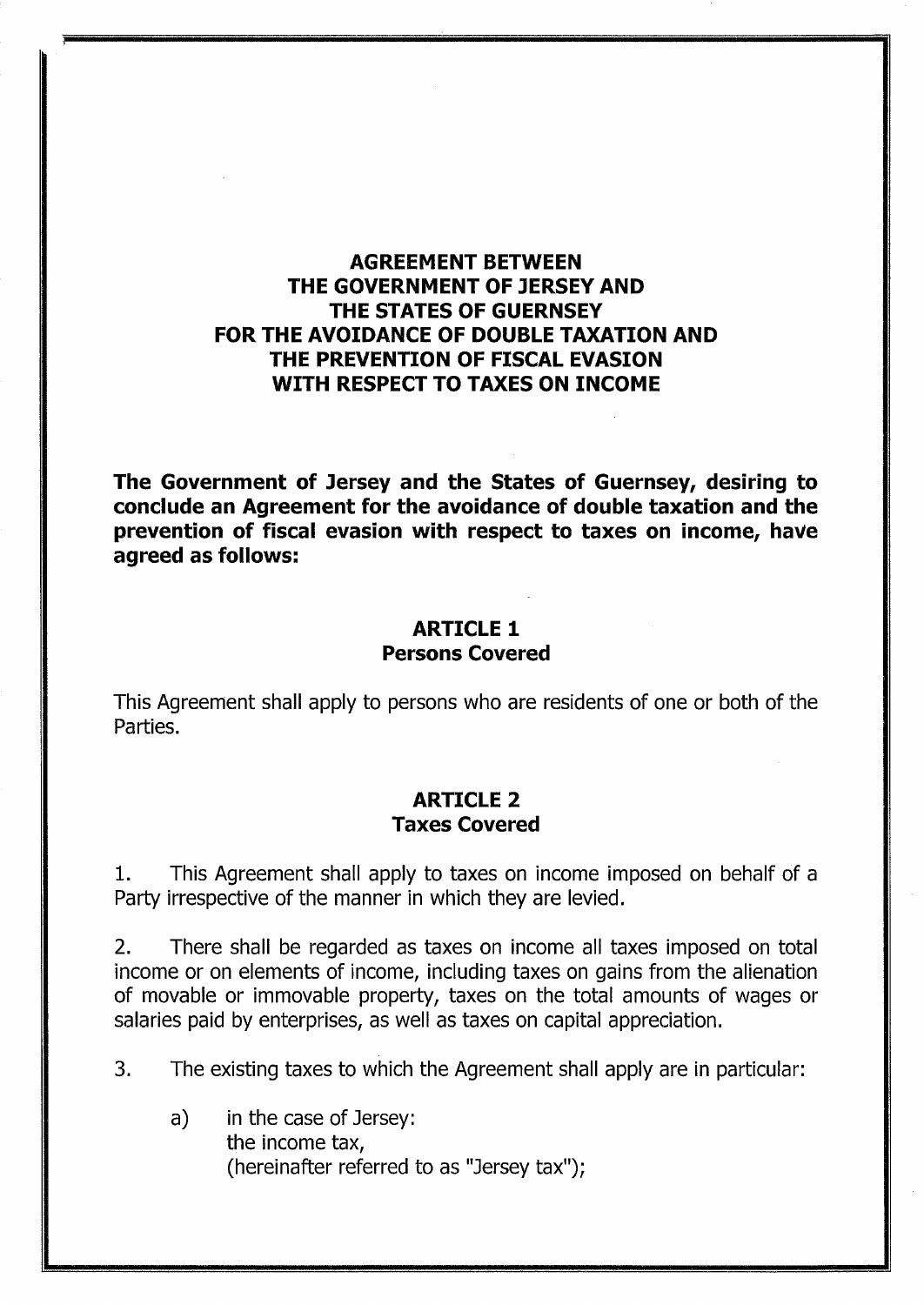b) in the case of Guernsey: income tax, (hereinafter referred to as "Guernsey tax").

4. The Agreement shall apply also to any identical or substantially similar taxes that are imposed after the date of signature of the Agreement in addition to, or in place of, the existing taxes. The competent authorities of the Parties shall notify each other of any significant changes that have been made in their taxation laws.

# **ARTICLE 3 General Definitions**

1. For the purposes of this Agreement, unless the context otherwise requires:

- a) the term "Jersey" means the Bailiwick of Jersey and, when used in a geographical sense, means the island of Jersey, including its territorial sea, in accordance with international law;
- b) the term "Guernsey", means the States of Guernsey and, when used in a geographical sense, means the islands of Guernsey, Alderney and Herm, including the territorial sea adjacent to those islands, in accordance with international law, save that any reference to the law of Guernsey is to the law of the island of Guernsey as it applies there and in the islands of Alderney and Herm;
- c) the term "business" includes the performance of professional services and of other activities of an independent character;
- d) the term "company" means any body corporate or any entity that is treated as a body corporate for tax purposes;
- e) the term "competent authority" means:
	- i) in the case of Jersey, the Minister for Treasury and Resources or his authorised representative;
	- ii) in the case of Guernsey, the Director of Income Tax or his delegate;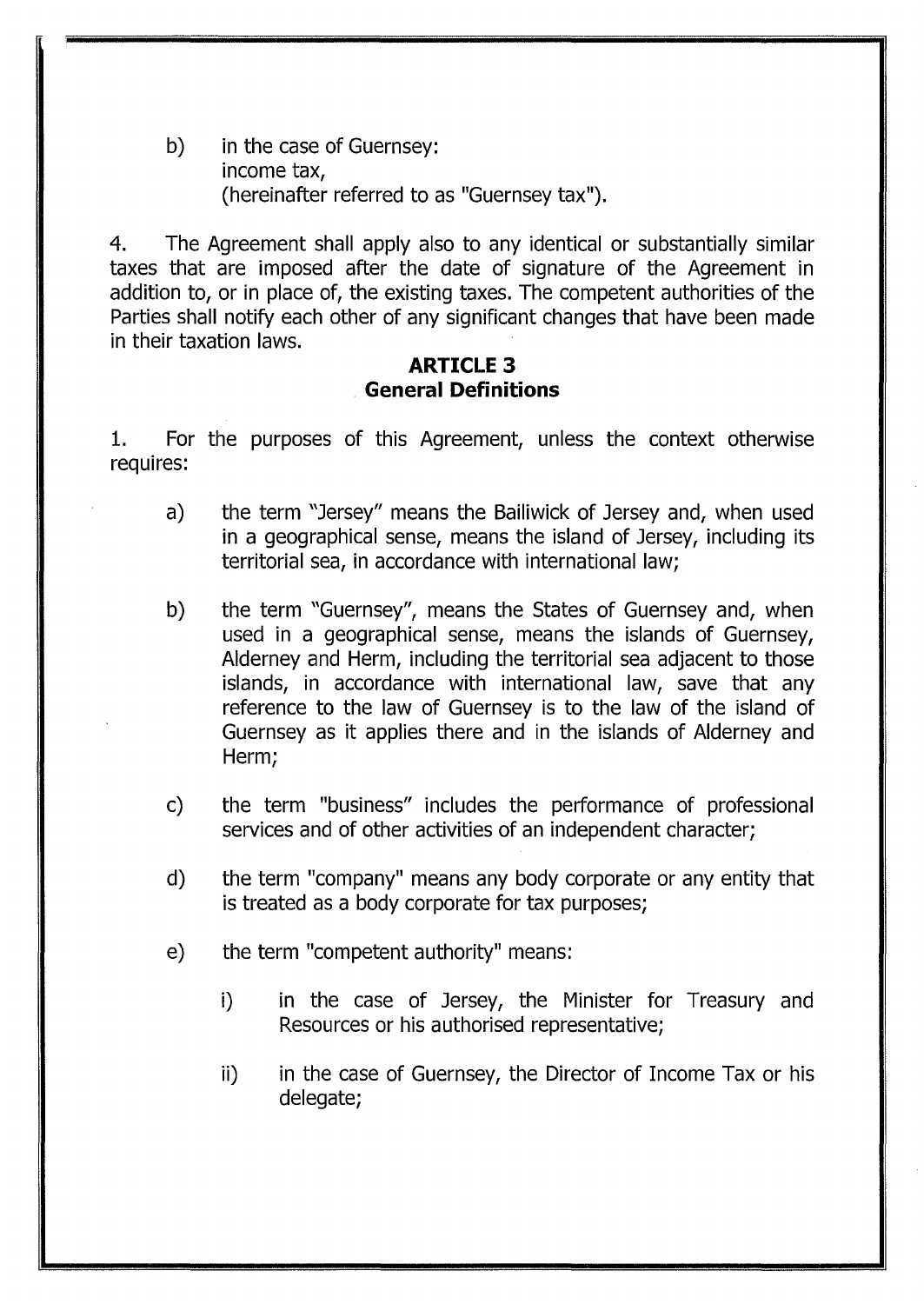- f) the term "criminal laws" means all criminal laws designated as such under domestic law, irrespective of whether such are contained in the tax laws, the criminal code or other statutes;
- g) the term "criminal tax matters" means tax matters involving intentional conduct whether before or after the entry into force of this Agreement which is liable to prosecution under the criminal laws of the requesting Party;
- h) the term "enterprise" applies to the carrying on of any business;
- i) the terms "enterprise of a Party" and "enterprise of the other Party" mean respectively an enterprise carried on by a resident of a Party and an enterprise carried on by a resident of the other Party;
- j) the term "entity", in relation to a Party, means any legal person, partnership or association deriving its status as such from the laws in force in a Party;
- k) the term "international traffic" means any transport by a ship or aircraft operated by an enterprise that has its place of effective management in a Party, except when the ship or aircraft is operated solely between places in the other Party;
- I) the terms "a Party" and "the other Party" mean Jersey or Guernsey as the context requires; the term "Parties" means Jersey and Guernsey;
- m) the term "person" includes an individual, a company and any other body of persons.

2. As regards the application of the Agreement at any time by a Party, any term not defined therein shall, unless the context otherwise requires, have the meaning that it has at that time under the laws of that Party for the purposes of the taxes to which the Agreement applies, any meaning under the applicable tax laws of that Party prevailing over a meaning given to the term under other laws of that Party.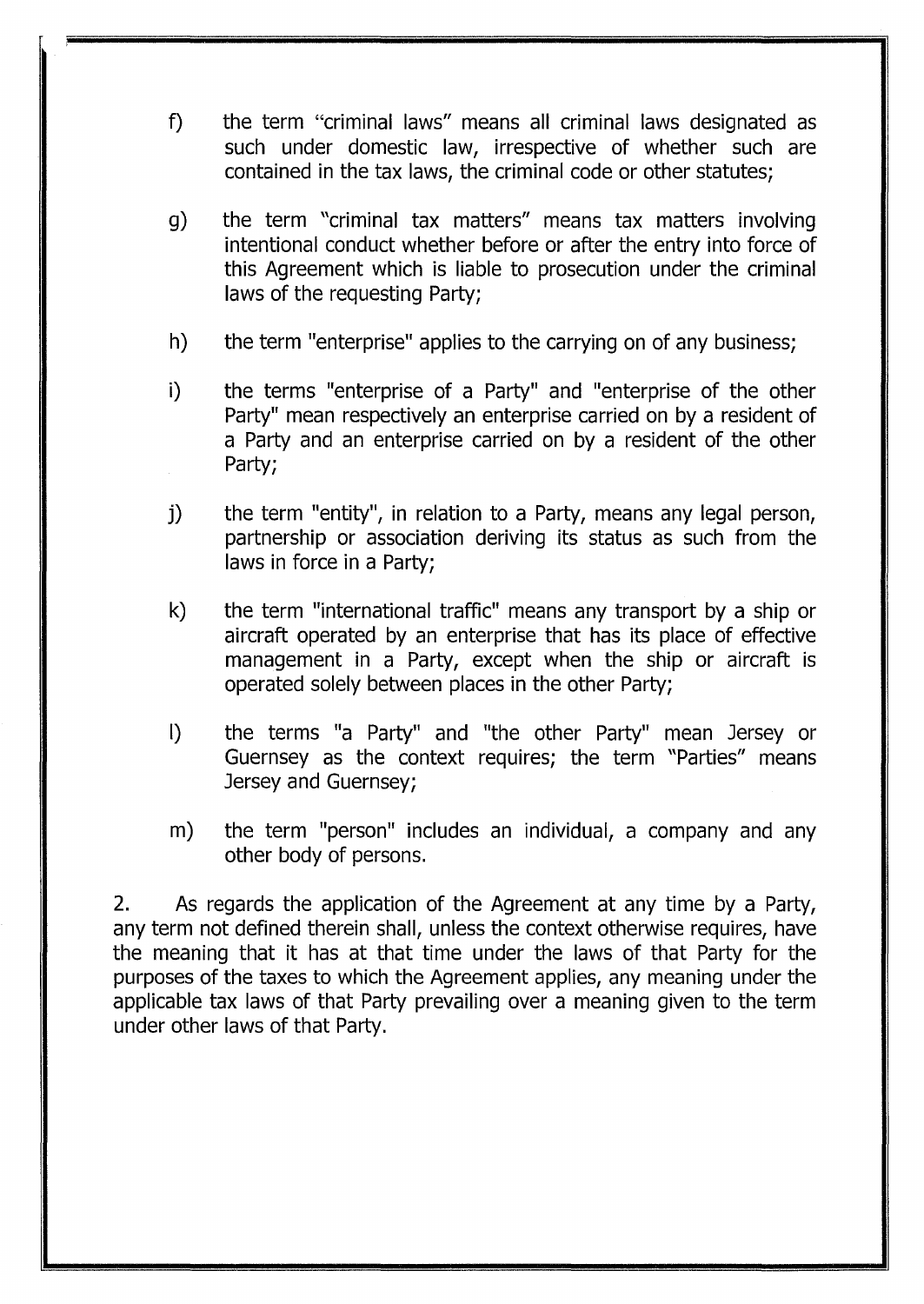# **ARTICLE 4 Resident**

1. For the purposes of this Agreement, the term "resident of a Party" means any person who, under the laws of that Party, is liable to tax therein by reason of his domicile, residence, place of management or any other criterion of a similar nature, and also includes that Party and any pension fund or pension scheme recognised by that Party. This term, however, does not include any person who is liable to tax in that Party in respect only of income from sources in that Party.

2. Where by reason of the provisions of paragraph 1 an individual is a resident of both Parties, then his status shall be determined as follows:

- a) he shall be deemed to be a resident only of the Party in which he has a permanent home available to him; if he has a permanent home available to him in both Parties, he shall be deemed to be a resident only of the Party with which his personal and economic relations are closer (centre of vital interests);
- b) if the Party in which he has his centre of vital interests cannot be determined, or if he has not a permanent home available to him in either Party, he shall be deemed to be a resident only of the Party in which he has an habitual abode;
- c) if he has an habitual abode in both Parties or in neither of them, the competent authorities shall settle the question by mutual agreement.

3. Where by reason of the provisions of paragraph 1 a person other than an individual is a resident of both Parties, then it shall be deemed to be a resident only of the Party in which its place of effective management is situated.

# **ARTICLE 5 Permanent Establishment**

1. For the purposes of this Agreement, the term "permanent establishment" means a fixed place of business through which the business of an enterprise is wholly or partly carried on.

2. The term "permanent establishment" includes especially: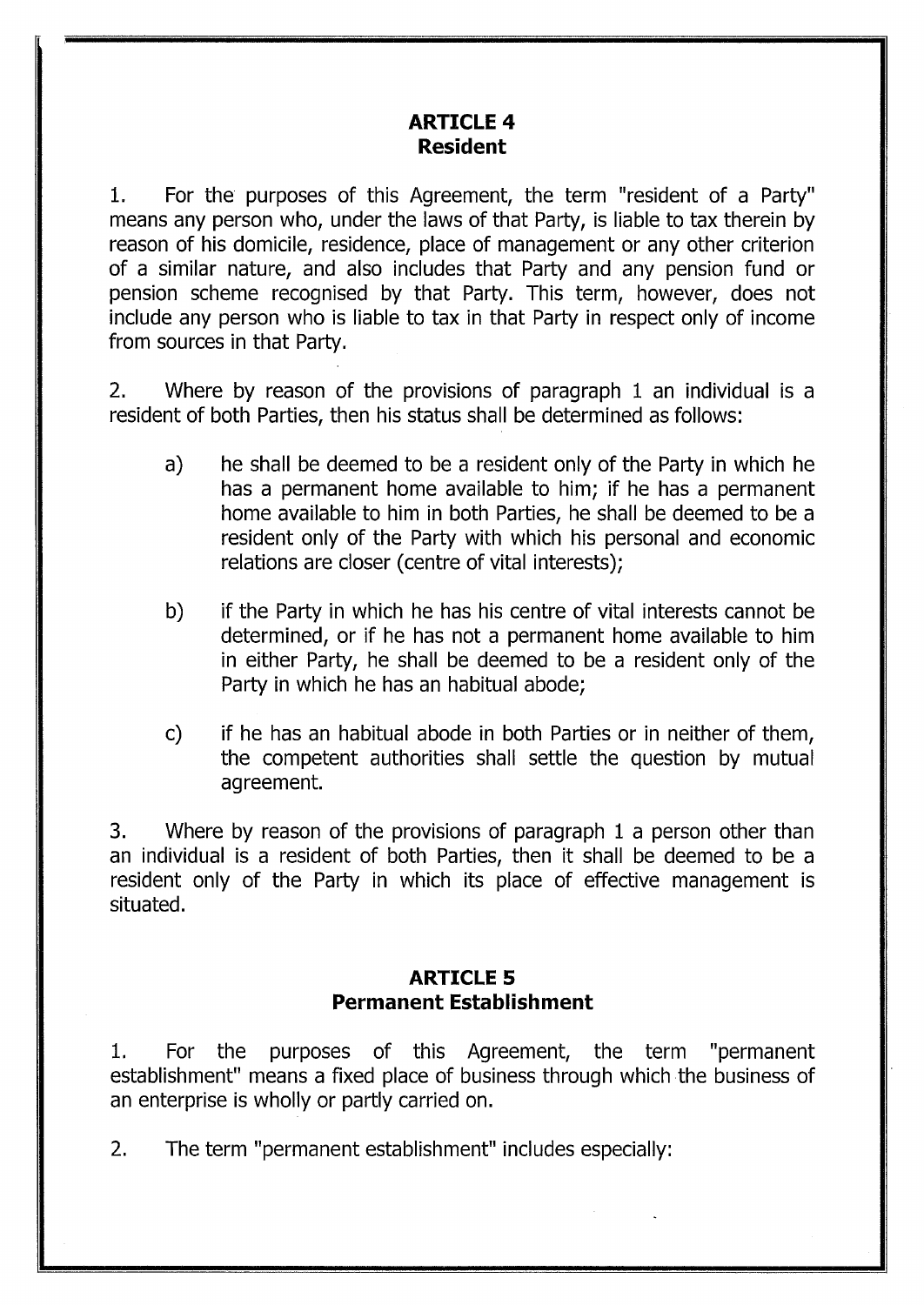a) a place of management;

b) a branch;

c) an office;

d) a factory;

e) a workshop; and

f) a mine, an oil or gas well, a quarry or any other place of extraction of natural resources.

3. A building site or construction or installation project constitutes a permanent establishment only if it lasts more than 6 months.

4. Notwithstanding the preceding provisions of this Article, the term "permanent establishment" shall be deemed not to include:

- a) the use of facilities solely for the purpose of storage, display or delivery of goods or merchandise belonging to the enterprise;
- b) the maintenance of a stock of goods or merchandise belonging to the enterprise solely for the purpose of storage, display or delivery;
- c) the maintenance of a stock of goods or merchandise belonging to the enterprise solely for the purpose of processing by another enterprise;
- d) the maintenance of a fixed place of business solely for the purpose of purchasing goods or merchandise or of collecting information, for the enterprise;
- e) the maintenance of a fixed place of business solely for the purpose of carrying on, for the enterprise, any other activity of a preparatory or auxiliary character;
- f) the maintenance of a fixed place of business solely for any combination of activities mentioned in sub-paragraphs a) to e), provided that the overall activity of the fixed place of business resulting from this combination is of a preparatory or auxiliary character.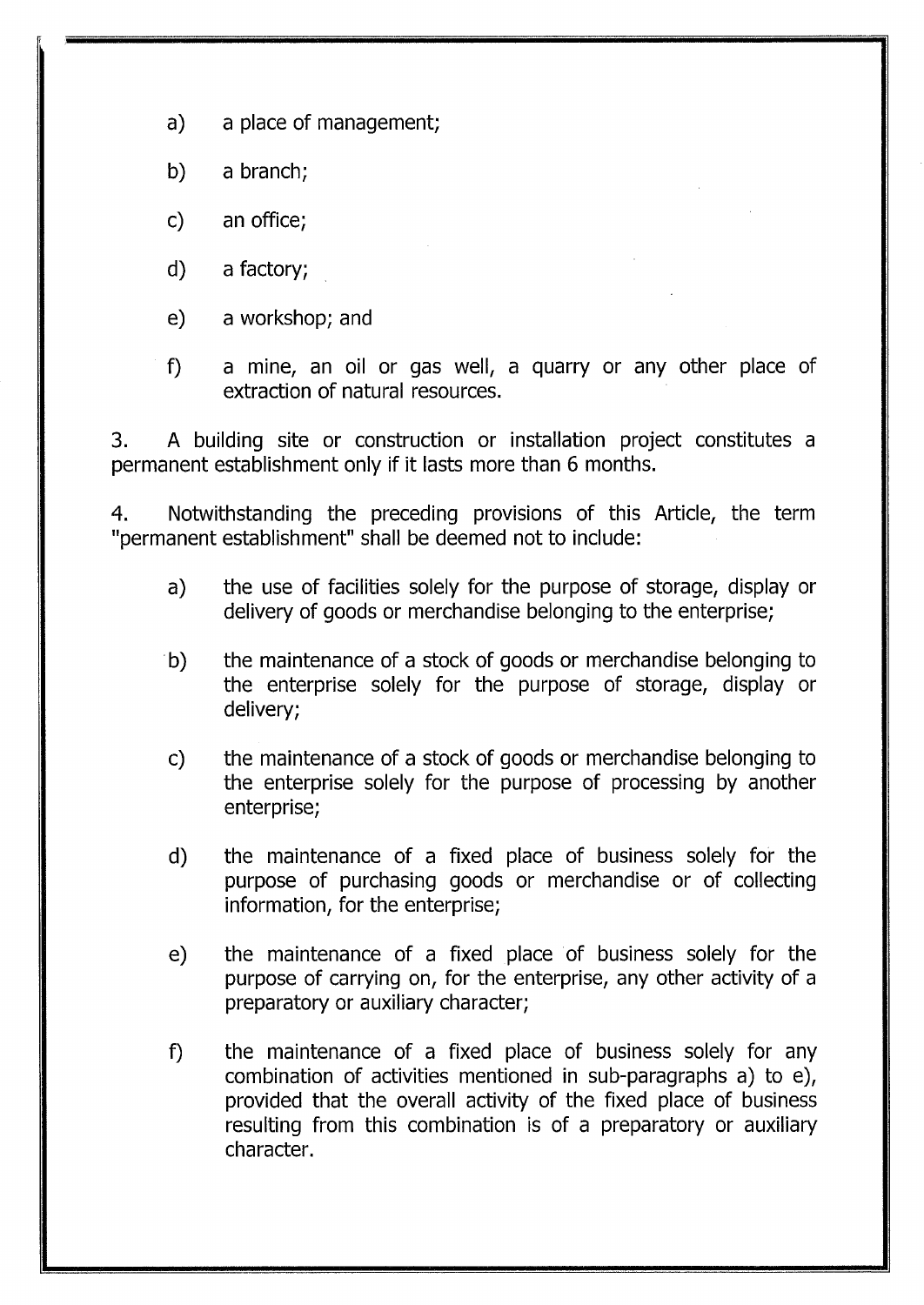5. Notwithstanding the provisions of paragraphs 1 and 2, where a person, other than an agent of an independent status to whom paragraph 6 applies, is acting on behalf of an enterprise and has, and habitually exercises, in a Party an authority to conclude contracts in the name of the enterprise, that enterprise shall be deemed to have a permanent establishment in that Party in respect of any activities which that person undertakes for the enterprise, unless the activities of such person are limited to those mentioned in paragraph 4 which, if exercised through a fixed place of business, would not make this fixed place of business a permanent establishment under the provisions of that paragraph.

6. An enterprise shall not be deemed to have a permanent establishment in a Party merely because it carries on business in that Party through a broker, general commission agent or any other agent of an independent status, provided that such persons are acting in the ordinary course of their business.

7. The fact that a company which is a resident of a Party controls or is controlled by a company which is a resident of the other Party, or which carries on business in that other Party (whether through a permanent establishment or otherwise), shall not of itself constitute either company a permanent establishment of the other.

#### **ARTICLE 6 Income from Immovable Property**

1. Income derived by a resident of a Party from immovable property (including income from agriculture or forestry) situated in the other Party may be taxed in that other Party.

2. The term "immovable property" shall have the meaning which it has under the law of the Party in which the property in question is situated. The term shall in any case include property accessory to immovable property, livestock and equipment used in agriculture and forestry, rights to which the provisions of general law respecting landed property apply, usufruct of immovable property and rights to variable or fixed payments as consideration for the working of, or the right to work, mineral deposits, sources and other natural resources; ships, boats and aircraft shall not be regarded as immovable property.

3. The provisions of paragraph 1 shall apply to income derived from the direct use, letting, or use in any other form of immovable property.

4. The provisions of paragraphs 1 and 3 shall also apply to the income from immovable property of an enterprise.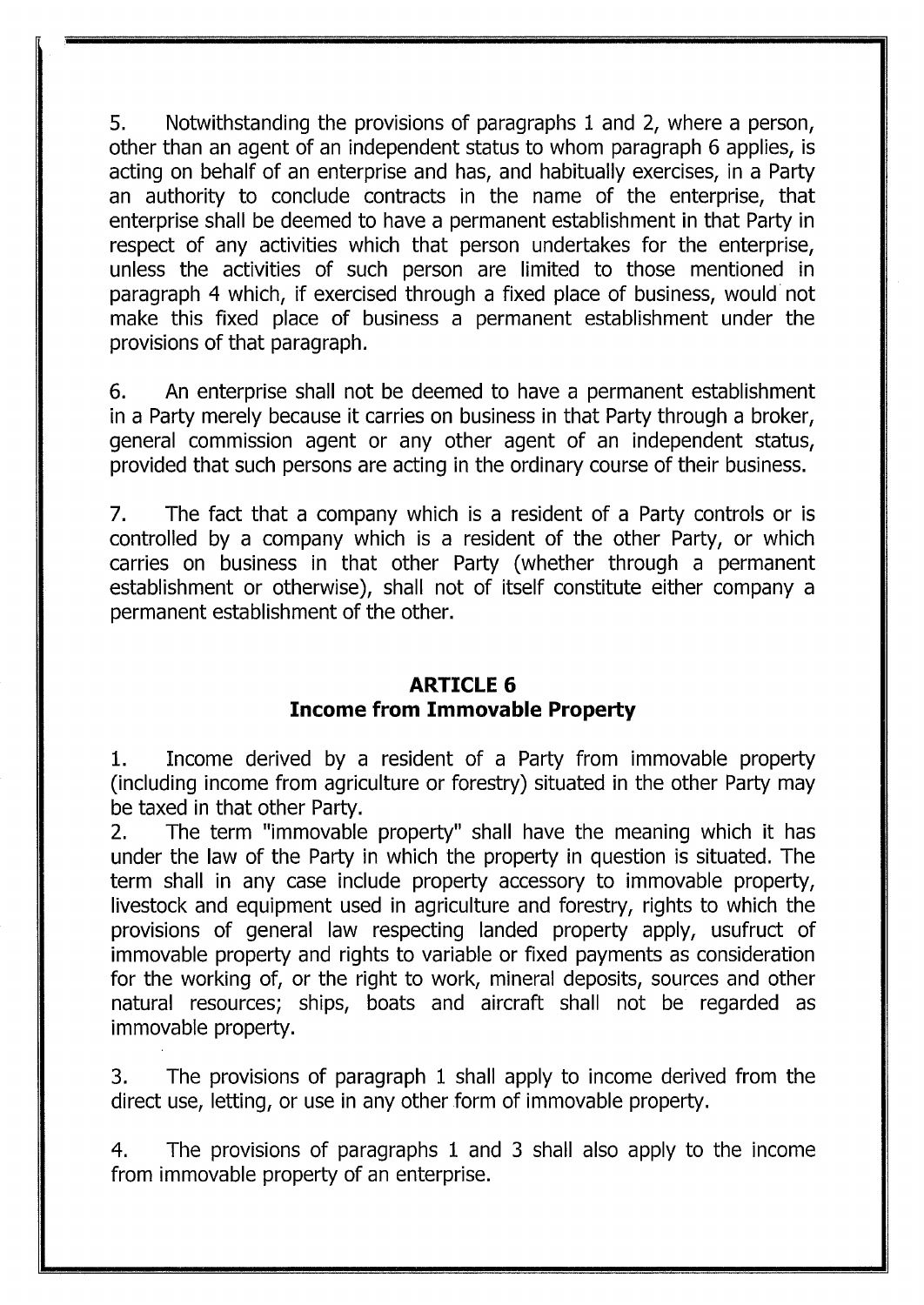#### **ARTICLE 7 Business Profits**

1. The profits of an enterprise of a Party shall be taxable only in that Party unless the enterprise carries on business in the other Party through a permanent establishment situated therein. If the enterprise carries on business as aforesaid, the profits of the enterprise may be taxed in the other Party but only so much of them as are attributable to that permanent establishment.

2. Subject to the provisions of paragraph 3, where an enterprise of a Party carries on business in the other Party through a permanent establishment situated therein, there shall in each Party be attributed to that permanent establishment the profits which it might be expected to make if it were a distinct and separate enterprise engaged in the same or similar activities under the same or similar conditions and dealing wholly independently with the enterprise of which it is a permanent establishment.

3. In determining the profits of a permanent establishment, there shall be allowed as deductions expenses which are incurred for the purposes of the permanent establishment, including executive and general administrative expenses so incurred, whether in the Party in which the permanent establishment is situated or elsewhere.

4. No profits shall be attributed to a permanent establishment by reason of the mere purchase by that permanent establishment of goods or merchandise for the enterprise.

5. For the purposes of the preceding paragraphs, the profits to be attributed to the permanent establishment shall be determined by the same method year by year unless there is good and sufficient reason to the contrary.

6. Where profits include items of income which are dealt with separately in other Articles of this Agreement, then the provisions of those Articles shall not be affected by the provisions of this Article.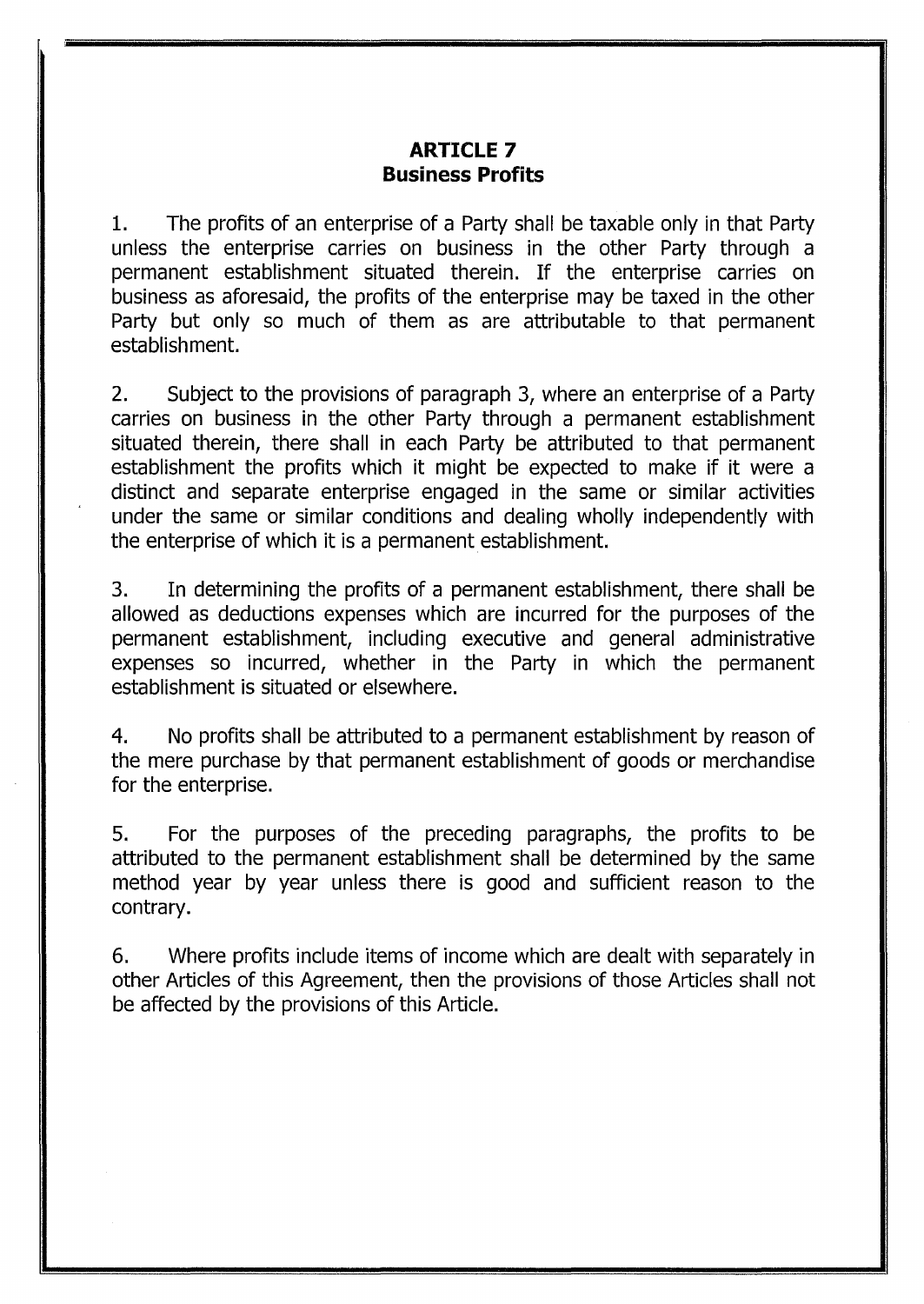# **ARTICLE 8 Shipping and Air Transport**

1. Profits from the operation of ships or aircraft in international traffic shall be taxable only in the Party in which the place of effective management of the enterprise is situated.

2. If the place of effective management of a shipping enterprise is aboard a ship, then it shall be deemed to be situated in the Party in which the home harbour of the ship is situated, or, if there is no such home harbour, in the Party of which the operator of the ship is a resident.

3. For the purposes of this Article, profits derived from the operation in international traffic of ships and aircraft include profits:

- a) derived from the rental on a bareboat basis of ships and aircraft if operated in international traffic; and
- b) derived from the use, maintenance or rental of containers (including trailers and related equipment for the transport of containers) used for the transport of goods or merchandise,

where such rental profits or profits from such use, maintenance or rental, as the case may be, are incidental to the profits described in paragraph 1.

4. The provisions of paragraph 1 shall also apply to profits from the participation in a pool, a joint business or an international operating agency.

#### **ARTICLE 9 Associated Enterprises**

#### 1. Where:

- a) an enterprise of a Party participates directly or indirectly in the management, control or capital of an enterprise of the other Party; or
- b) the same persons participate directly or indirectly in the management, control or capital of an enterprise of a Party and an enterprise of the other Party,

and in either case conditions are made or imposed between the two enterprises in their commercial or financial relations which differ from those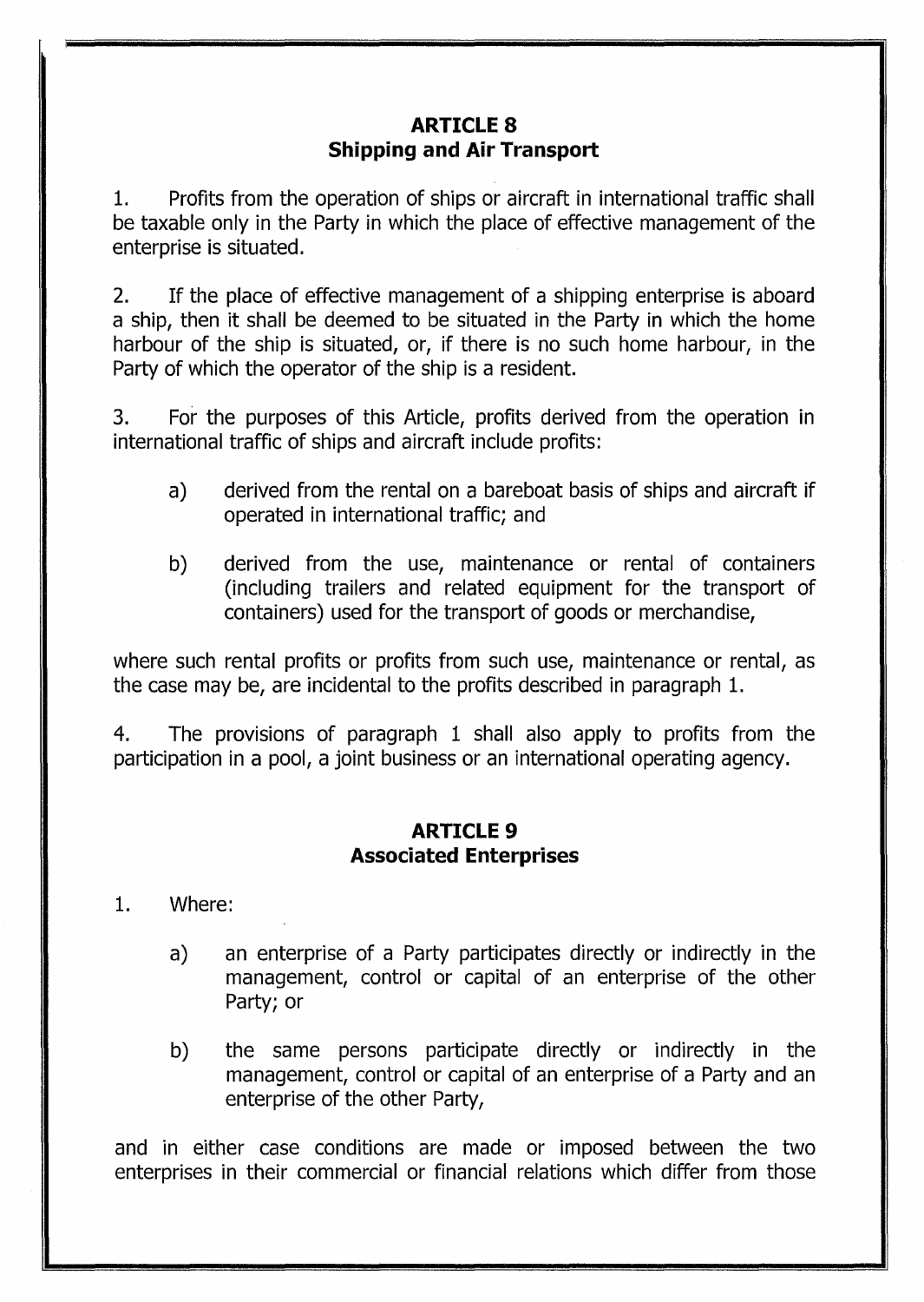which would be made between independent enterprises, then any profits which would, but for those conditions, have accrued to one of the enterprises, but, by reason of those conditions, have not so accrued, may be included in the profits of that enterprise and taxed accordingly.

2. Where a Party includes in the profits of an enterprise of that Party- and taxes accordingly - profits on which an enterprise of the other Party has been charged to tax in that other Party and the profits so included are profits which would have accrued to the enterprise of the first-mentioned Party if the conditions made between the two enterprises had been those which would have been made between independent enterprises, then that other Party shall make an appropriate adjustment to the amount of the tax charged therein on those profits. In determining such adjustment, due regard shall be had to the other provisions of this Agreement and the competent authorities of the Parties shall if necessary consult each other.

#### **ARTICLE 10 Dividends**

1. Dividends paid by a company which is a resident of a Party to a resident of the other Party and which are beneficially owned by that resident shall be taxable only in that other Party.

2. The term "dividends" as used in this Article means income from shares or other rights, not being debt-claims, participating in profits, as well as income from other corporate rights which is subjected to the same taxation treatment as income from shares by the laws of the Party of which the company making the distribution is a resident.

3. The provisions of paragraph 1 shall not apply if the beneficial owner of the dividends, being a resident of a Party, carries on business in the other Party of which the company paying the dividends is a resident, through a permanent establishment situated therein and the holding in respect of which the dividends are paid is effectively connected with such permanent establishment. In such case the provisions of Article 7 shall apply.

4. Where a company which is a resident of a Party derives profits or income from the other Party, that other Party may not impose any tax on the dividends paid by the company, except insofar as such dividends are paid to a resident of that other Party or insofar as the holding in respect of which the dividends are paid is effectively connected with a permanent establishment situated in that other Party, nor subject the company's undistributed profits to a tax on the company's undistributed profits, even if the dividends paid or the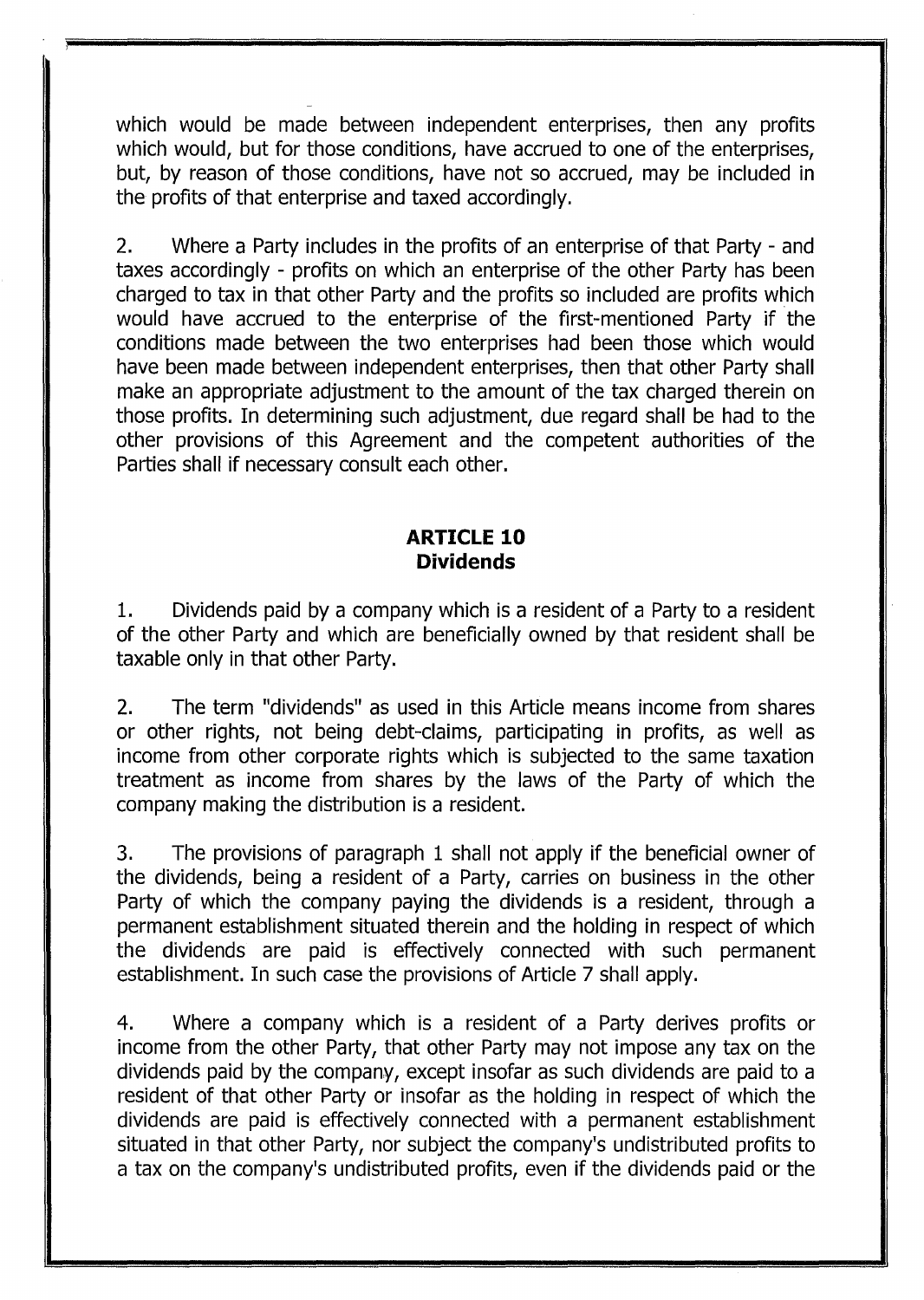undistributed profits consist wholly or partly of profits or income arising in such other Party.

# **ARTICLE 11 Interest**

1. Interest arising in a Party and which is beneficially owned by a resident of the other Party shall be taxable only in that other Party.

2. The term "interest" as used in this Article means income from debtclaims of every kind, whether or not secured by mortgage and whether or not carrying a right to participate in the debtor's profits, and in particular, income from government securities and income from bonds or debentures, including premiums and prizes attaching to such securities, bonds or debentures. Penalty charges for late payment shall not be regarded as interest for the purpose of this Article.

3. The provisions of paragraph 1 shall not apply if the beneficial owner of the interest, being a resident of a Party, carries on business in the other Party in which the interest arises, through a permanent establishment situated therein and the debt-claim in respect of which the interest is paid is effectively connected with such permanent establishment. In such case the provisions of Article 7 shall apply.

4. Interest shall be deemed to arise in a Party when the payer is a resident of that Party. Where, however, the person paying the interest, whether he is a resident of a Party or not, has in a Party a permanent establishment in connection with which the indebtedness on which the interest is paid was incurred, and such interest is borne by such permanent establishment, then such interest shall be deemed to arise in the Party in which the permanent establishment is situated.

5. Where, by reason of a special relationship between the payer and the beneficial owner or between both of them and some other person, the amount of the interest, having regard to the debt-claim for which it is paid, exceeds the amount which would have been agreed upon by the payer and the beneficial owner in the absence of such relationship, the provisions of this Article shall apply only to the last-mentioned amount. In such case, the excess part of the payments shall remain taxable according to the laws of each Party, due regard being had to the other provisions of this Agreement.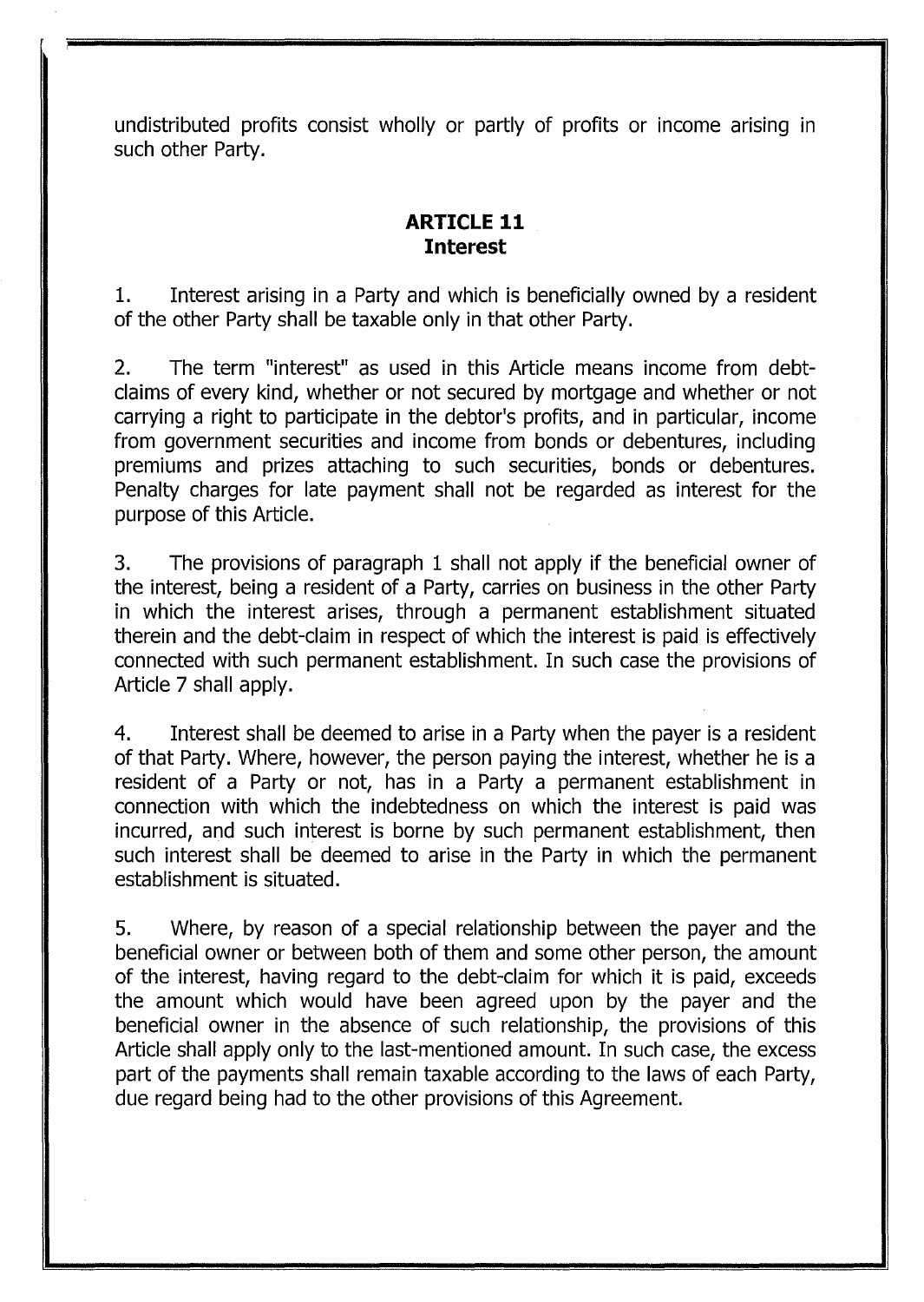#### **ARTICLE 12 Royalties**

1. Royalties arising in a Party and beneficially owned by a resident of the other Party shall be taxable only in that other Party.

2. The term "royalties" as used in this Article means payments of any kind received as a consideration for the use of, or the right to use, any copyright of literary, artistic or scientific work including cinematograph films, any patent, trade mark, design or model, plan, secret formula or process, or for information concerning industrial, commercial or scientific experience.

3. The provisions of paragraph 1 shall not apply if the beneficial owner of the royalties, being a resident of a Party, carries on business in the other Party in which the royalties arise through a permanent establishment situated therein and the right or property in respect of which the royalties are paid is effectively connected with such permanent establishment. In such case the provisions of Article 7 shall apply.

4. Royalties shall be deemed to arise in a Party when the payer is a resident of that Party. Where, however, the person paying the royalties, whether he is a resident of a Party or not, has in a Party a permanent establishment in connection with which the liability to pay the royalties was incurred, and such royalties are borne by such permanent establishment, then such royalties shall be deemed to arise in the Party in which the permanent establishment is situated.

5. Where, by reason of a special relationship between the payer and the beneficial owner or between both of them and some other person, the amount of the royalties, having regard to the use, right or information for which they are paid, exceeds the amount which would have been agreed upon by the payer and the beneficial owner in the absence of such relationship, the provisions of this Article shall apply only to the last-mentioned amount. In such case, the excess part of the payments shall remain taxable according to the laws of each Party, due regard being had to the other provisions of this Agreement.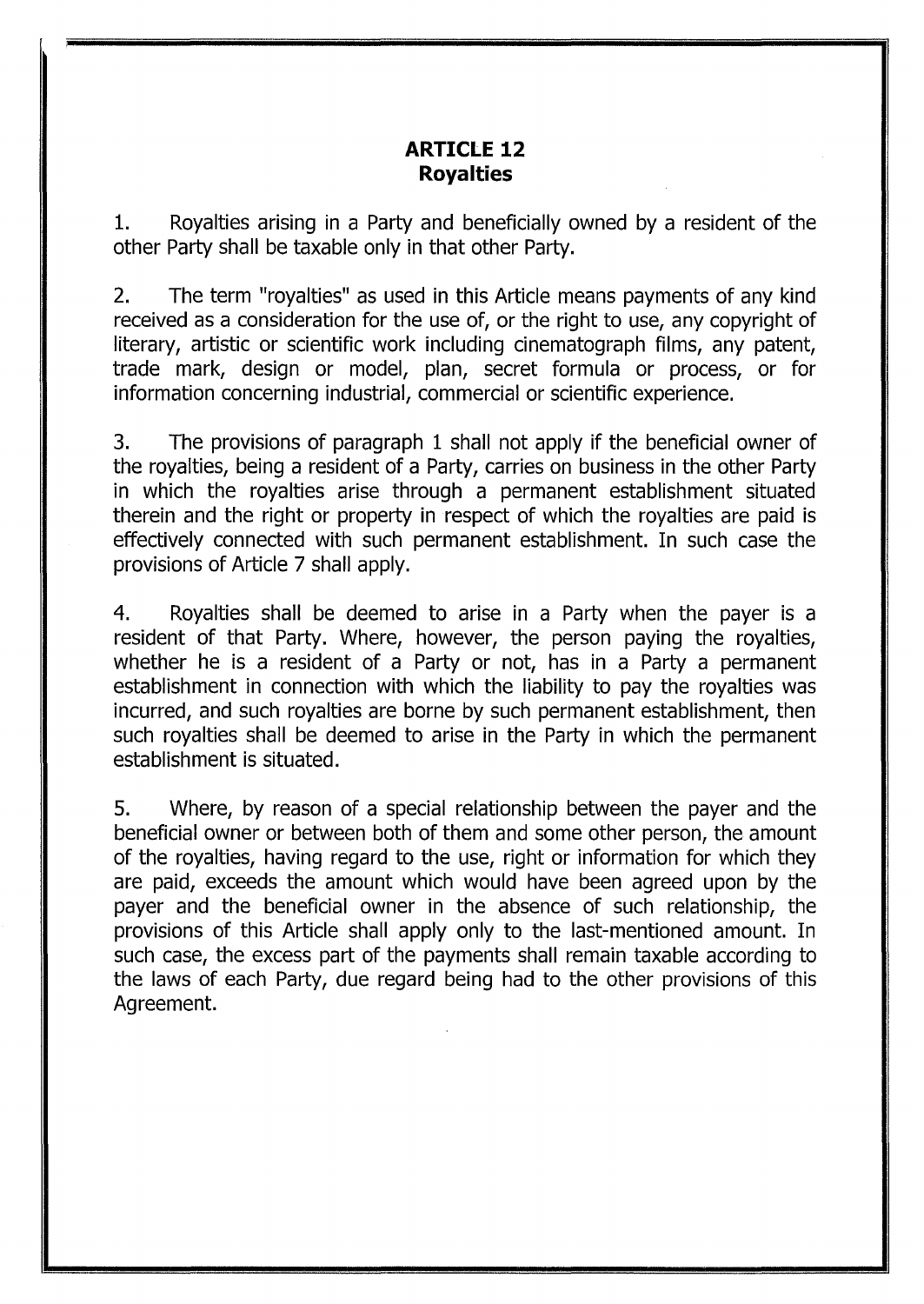# **ARTICLE 13 Capital Gains**

1. Gains derived by a resident of a Party from the alienation of immovable property referred to in Article 6 and situated in the other Party may be taxed in that other Party.

2. Gains from the alienation of movable property forming part of the business property of a permanent establishment which an enterprise of a Party has in the other Party including such gains from the alienation of such a permanent establishment (alone or with the whole enterprise), may be taxed in that other Party.

3. Gains from the alienation of ships or aircraft operated in international traffic, or movable property pertaining to the operation of such ships or aircraft, shall be taxable only in the Party in which the place of effective management of the enterprise is situated.

4. Gains from the alienation of any property, other than that referred to in paragraphs 1, 2 and 3 shall be taxable only in the Party of which the alienator is a resident.

#### **ARTICLE 14 Income from Employment**

1. Subject to the provisions of Articles 15, 17 and 18, salaries, wages and other similar remuneration derived by a resident of a Party in respect of an employment shall be taxable only in that Party unless the employment is exercised in the other Party. If the employment is so exercised, such remuneration as is derived therefrom may be taxed in that other Party.

2. Notwithstanding the provisions of paragraph 1, remuneration derived by a resident of a Party in respect of an employment exercised in the other Party shall be taxable only in the first-mentioned Party if:

- a) the recipient is present in the other Party for a period or periods not exceeding in the aggregate 183 days in any twelve month period commencing or ending in the fiscal year concerned; and
- b) the remuneration is paid by, or on behalf of, an employer who is not a resident of the other Party; and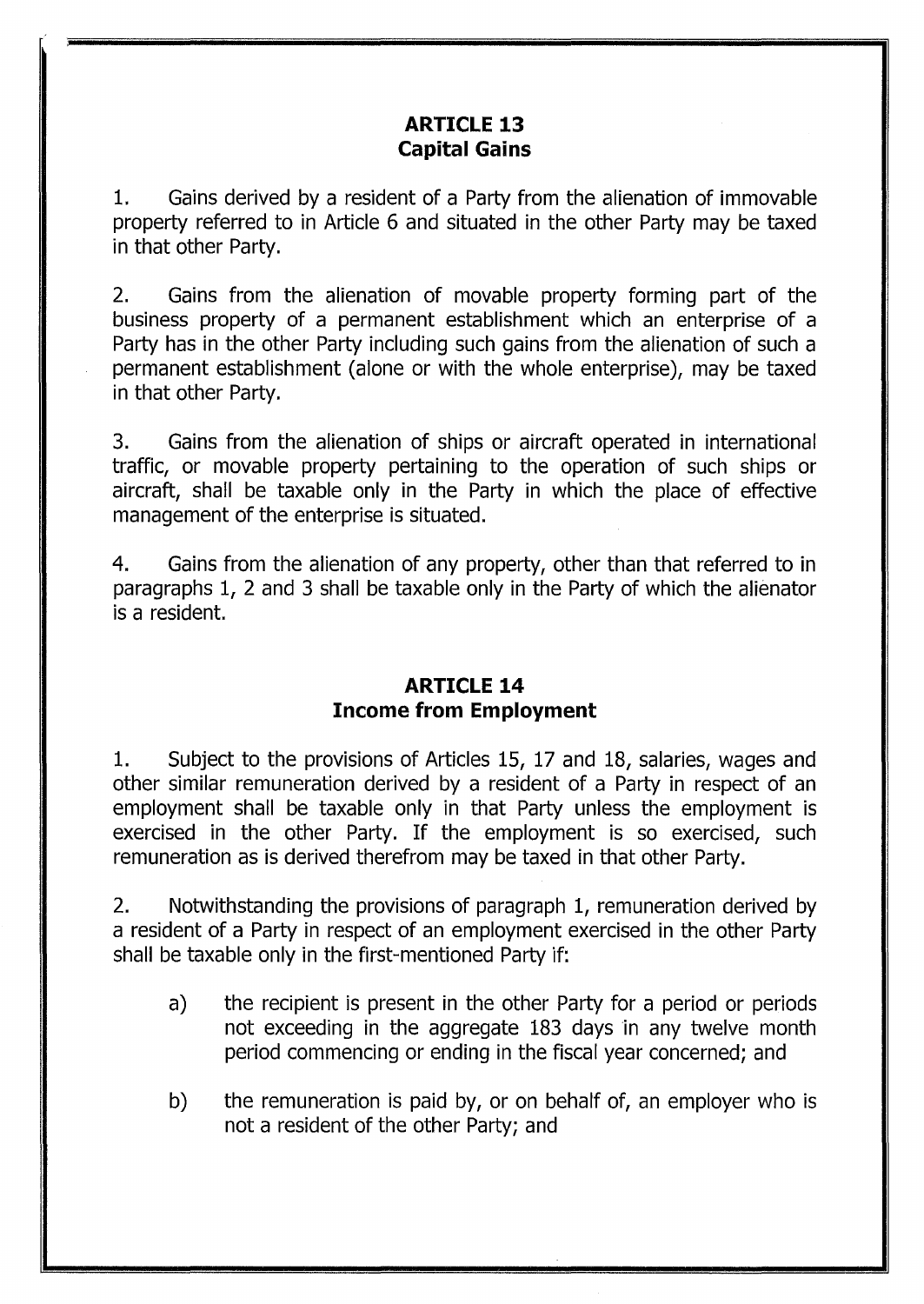c) the remuneration is not borne by a permanent establishment which the employer has in the other Party.

3. Notwithstanding the preceding provisions of this Article, remuneration derived in respect of an employment exercised aboard a ship or aircraft operated in international traffic, may be taxed in the Party in which the place of effective management of the enterprise is situated.

# **ARTICLE 15 Directors' Fees**

Directors' fees and other similar payments derived by a resident of a Party in his capacity as a member of the board of directors of a company which is a resident of the other Party may be taxed in that other Party.

# **ARTICLE 16 Artistes and Sportsmen**

1. Notwithstanding the provisions of Articles 7 and 14, income derived by a resident of a Party as an entertainer, such as a theatre, motion picture, radio or television artiste, or a musician, or as a sportsman, from his personal activities as such exercised in the other Party, may be taxed in that other Party.

2. Where income in respect of personal activities exercised by an entertainer or a sportsman in his capacity as such accrues not to the entertainer or sportsman himself but to another person, that income may, notwithstanding the provisions of Articles 7 and 14, be taxed in the Party in which the activities of the entertainer or sportsman are exercised.

3. The provisions of paragraphs 1 and 2 shall not apply to income derived from activities exercised in a Party by an entertainer or a sportsman if the visit to that Party is wholly or mainly supported by public funds of one or both of the Parties or local authorities thereof. In such case, the income shall be taxable only in the Party of which the entertainer or a sportsman is a resident.

# **ARTICLE 17 Pensions**

1. Pensions and other similar remuneration (including lump sum payments and social security pensions) arising in a Party and paid to a resident of the other Party may be taxed in the first-mentioned Party.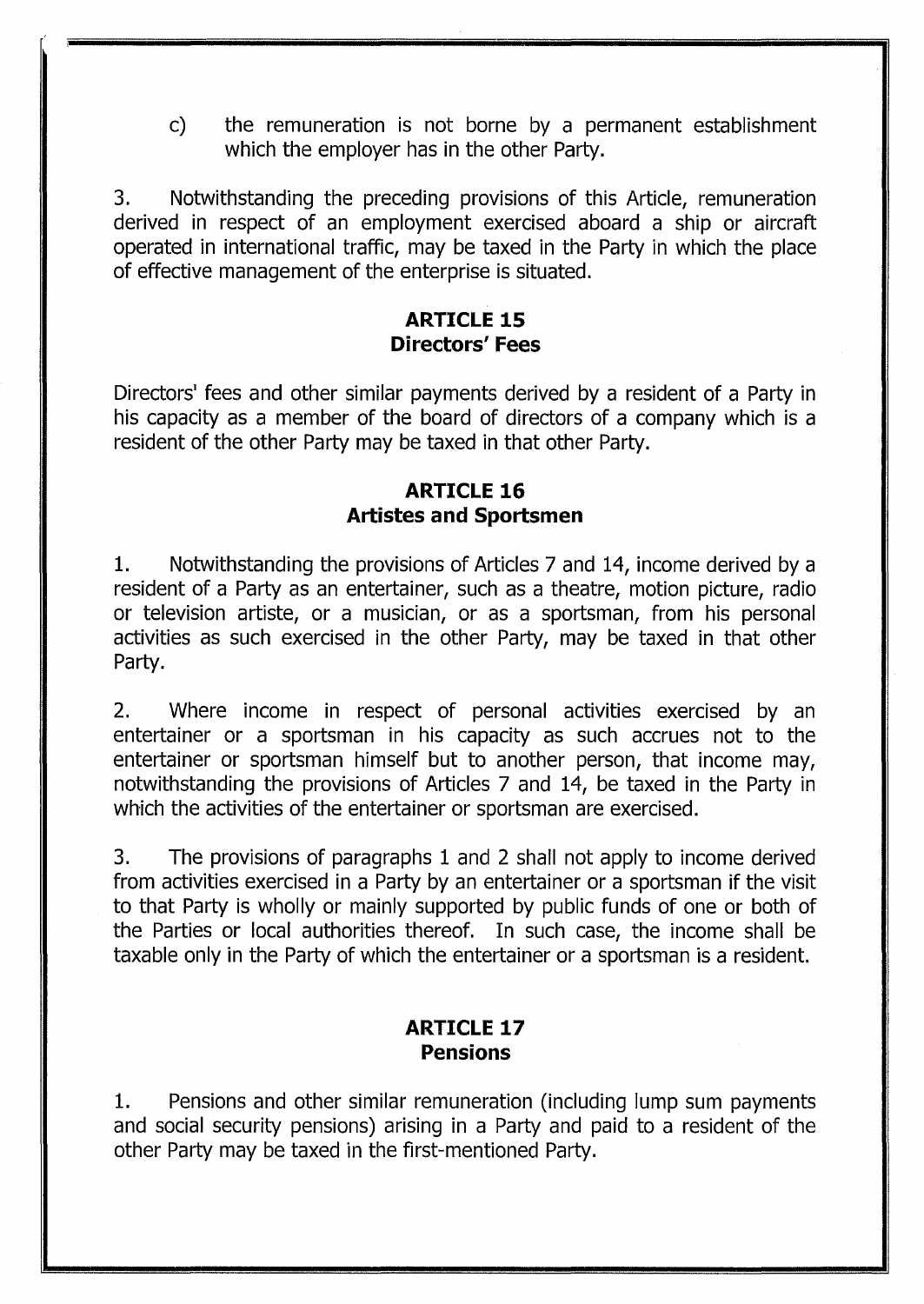2. Notwithstanding the provisions of paragraph 1, if the services in respect of which pensions and other similar remuneration (including lump sum payments) paid in consideration of past employment were performed wholly outside of the Party in which the payments arise by a resident of the other Party, and are paid to that resident, the payment shall be taxable only in that other Party.

# **ARTICLE 18 Government Service**

1. Salaries, wages and other similar remuneration paid by a Party to an individual in respect of services rendered to that Party shall be taxable only in that Party. However, such salaries, wages and other similar remuneration shall be taxable only in the other Party if the services are rendered in that Party and the individual is a resident of that Party who did not become a resident of that Party solely for the purpose of rendering the services.

2. The provisions of Articles 14, 15 and 16 shall apply to salaries, wages and other similar remuneration in respect of services rendered in connection with a trade or business carried on by a Party.

#### **ARTICLE 19 Students**

Payments which a student or business apprentice who is or was immediately before visiting a Party a resident of the other Party and who is present in the first-mentioned Party solely for the purpose of his education or training receives for the purpose of his maintenance, education or training shall not be taxed in that Party, provided that such payments arise from sources outside that Party.

# **ARTICLE 20 Other Income**

1. Items of income of a resident of a Party, wherever arising, not dealt with in the foregoing Articles of this Agreement shall be taxable only in that Party.

2. The provisions of paragraph 1 shall not apply to income, other than income from immovable property as defined in paragraph 2 of Article 6, if the recipient of such income, being a resident of a Party, carries on business in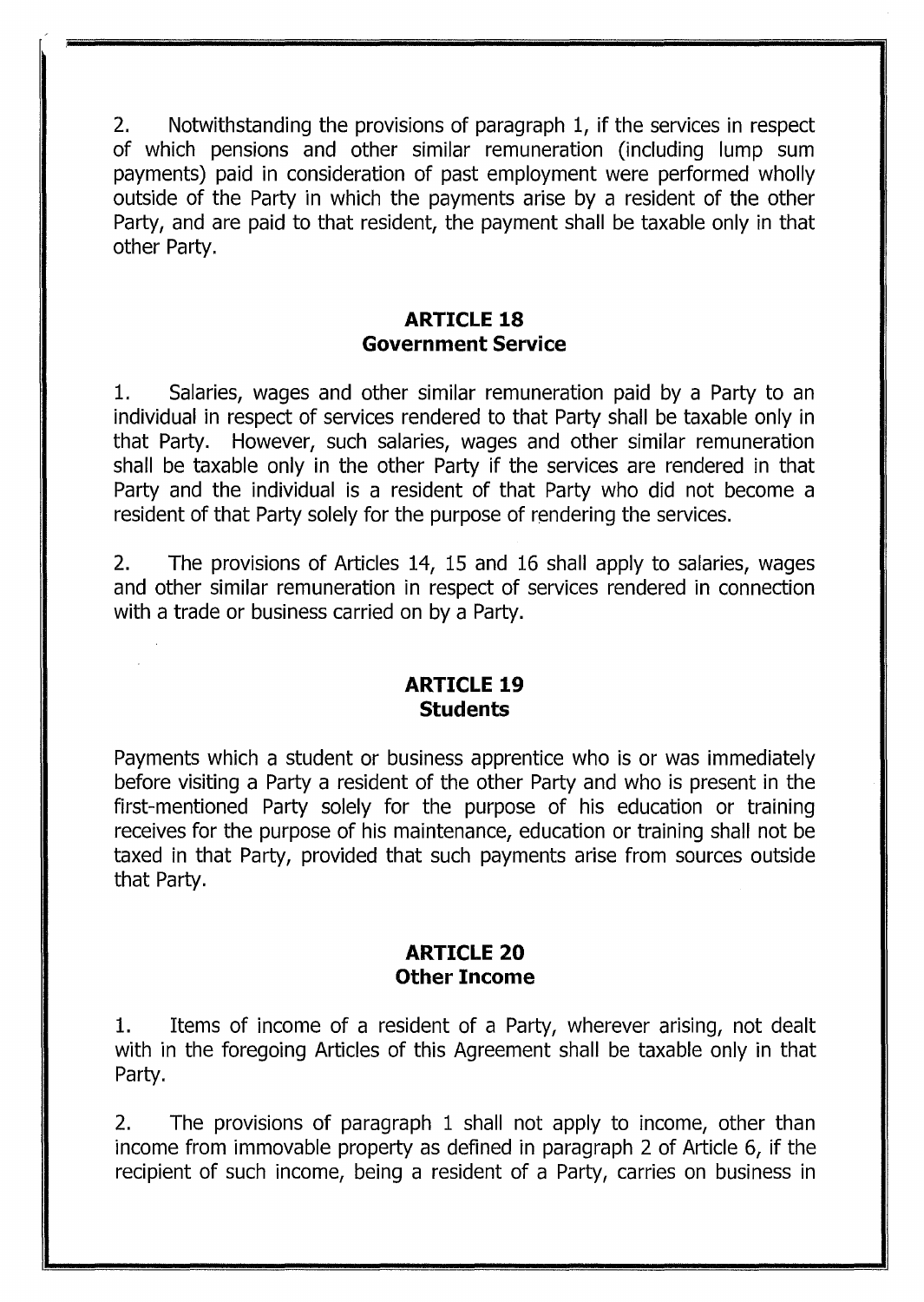the other Party through a permanent establishment situated therein and the right or property in respect of which the income is paid is effectively connected with such permanent establishment. In such case the provisions of Article 7 shall apply.

# **ARTICLE 21 Methods for Elimination of Double Taxation**

1. In the case of Jersey, double taxation shall be eliminated as follows:

Subject to the provisions of the laws of Jersey regarding the allowance of a credit against Jersey tax in respect of foreign tax, where, in accordance with the provisions of this Agreement;

- a) When imposing tax on its residents Jersey may include in the basis upon which such taxes are imposed the items of income, which, according to the provisions of this Agreement, may be taxed in Guernsey.
- b) Where a resident of Jersey derives income which, in accordance with the provisions of this Agreement, may be taxed in Guernsey, Jersey shall allow as a deduction from the tax on the income of that resident, an amount equal to the income tax paid in Guernsey. Such deduction in either case shall not, however, exceed that part of the income tax, as computed before the deduction is given, which is attributable to the income which may be taxed in Guernsey.
- 2. In the case of Guernsey, double taxation shall be avoided as follows:

Subject to the provisions of the laws of Guernsey regarding the allowance as a credit against Guernsey tax of tax payable in a territory outside Guernsey (which shall not affect the general principle hereof):

a) subject to the provisions of sub-paragraph c), where a resident of Guernsey derives income which, in accordance with the provisions of the Agreement, may be taxed in Jersey, Guernsey shall allow as a deduction from the tax payable in respect of that income, an amount equal to the income tax paid in Jersey;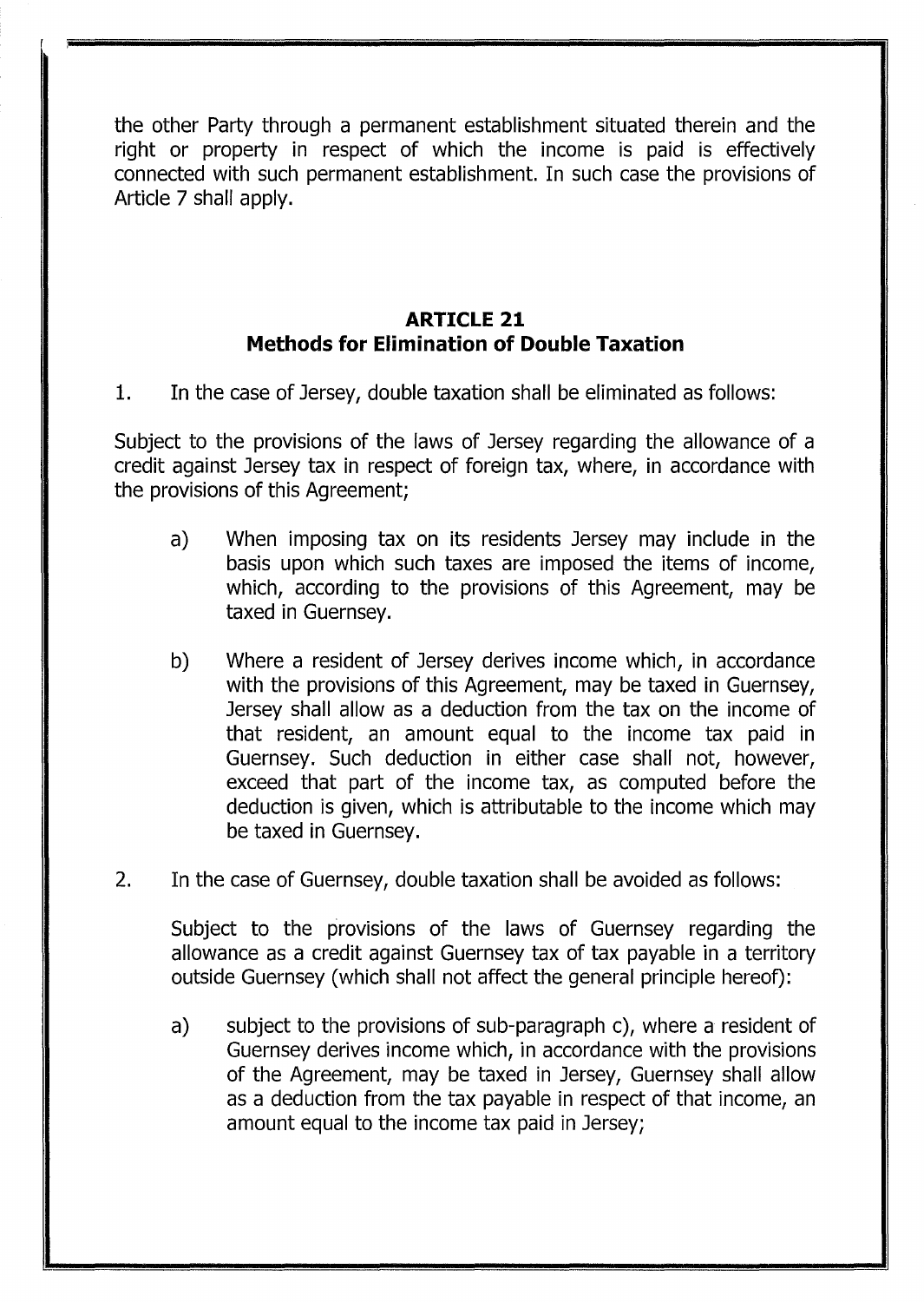- b) such deduction shall not, however, exceed that part of the income tax, as computed before deduction is given, which is attributable to the income which may be taxed in Jersey;
- c) where a resident of Guernsey derives income which, in accordance with the provisions of the Agreement shall be taxable only in Jersey, Guernsey may include this income in calculating the amount of tax on the remaining income of such resident.

#### **ARTICLE 22 Non-discrimination**

1. Entities of a Party shall not be subjected in the other Party to any taxation or any requirement connected therewith, which is other or more burdensome than the taxation and connected requirements to which entities of that other Party in the same circumstances, in particular with respect to residence, are or may be subjected. This provision shall, notwithstanding the provisions of Article 1, also apply to persons who are not residents of one or both of the Parties.

2. The taxation on a permanent establishment which an enterprise of a Party has in the other Party shall not be less favourably levied in that other Party than the taxation levied on enterprises of that other Party carrying on the same activities. This provision shall not be construed as obliging a Party to grant to residents of the other Party any personal allowances, reliefs and reductions for taxation purposes on account of civil status or family responsibilities which it grants to its own residents.

3. Except where the provisions of paragraph 1 of Article 9, paragraph 5 of Article 11, or paragraph 5 of Article 12, apply, interest, royalties and other disbursements paid by an enterprise of a Party to a resident of the other Party shall, for the purpose of determining the taxable profits of such enterprise, be deductible under the same conditions as if they had been paid to a resident of the first-mentioned Party.

4. Enterprises of a Party, the capital of which is wholly or partly owned or controlled, directly or indirectly, by one or more residents of the other Party, shall not be subjected in the first-mentioned Party to any taxation or any requirement connected therewith which is other or more burdensome than the taxation and connected requirements to which other similar enterprises of the first-mentioned Party are or may be subjected.

5. The provisions of this Article shall, notwithstanding the provisions of Article 2, apply to taxes of every kind and description.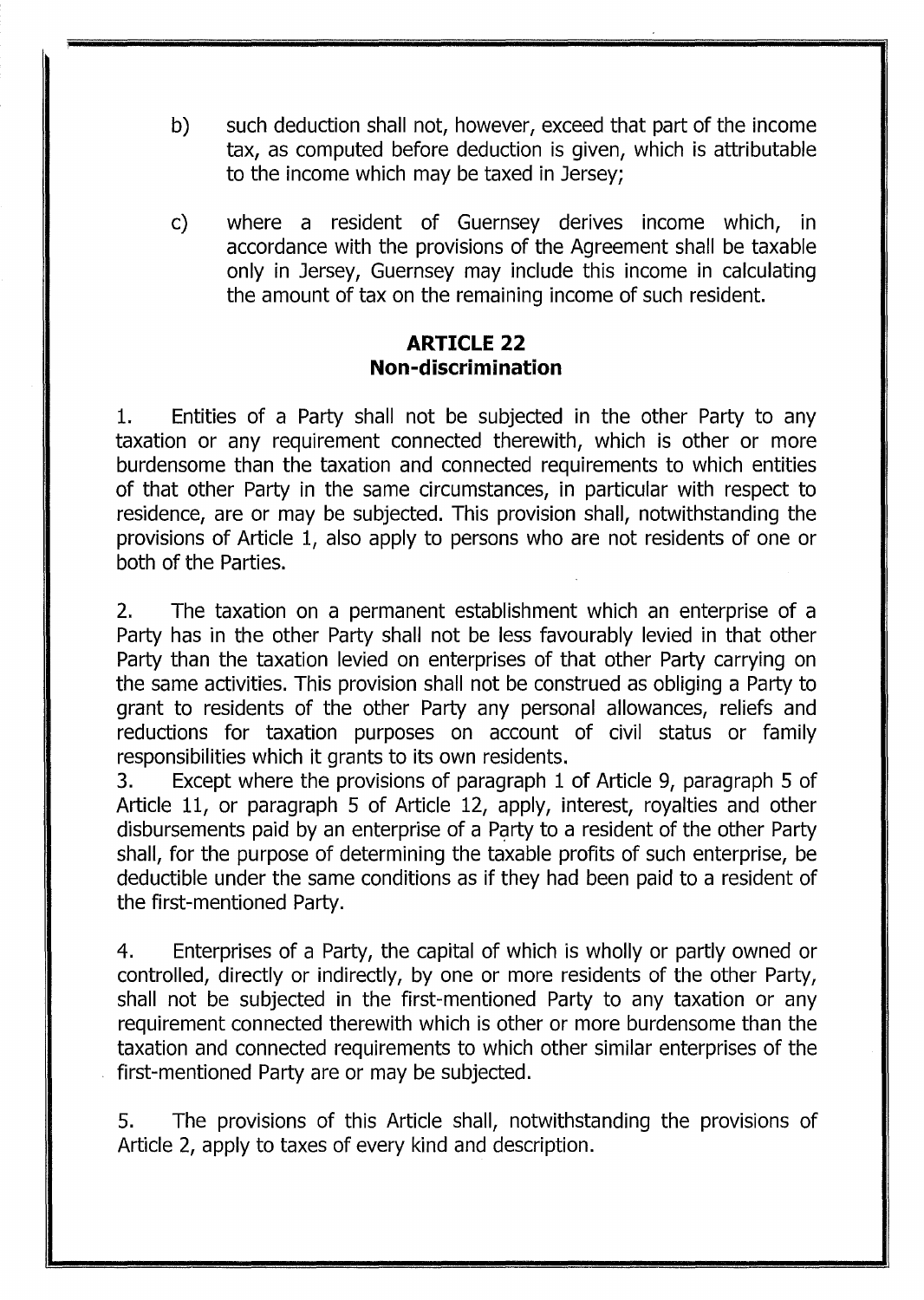### **ARTICLE 23 Mutual Agreement Procedure**

1. Where a person considers that the actions of one or both of the Parties result or will result for him in taxation not in accordance with the provisions of this Agreement, he may, irrespective of the remedies provided by the domestic law of those Parties, present his case to the competent authority of the Party of which he is a resident, or in a case where paragraph 1 of Article 22 applies, to that of the Party of which it is an entity. The case must be presented within three years from the first notification of the action resulting in taxation not in accordance with the provisions of the Agreement.

2. The competent authority shall endeavour, if the objection appears to it to be justified and if it is not itself able to arrive at a satisfactory solution, to resolve the case by mutual agreement with the competent authority of the other Party, with a view to the avoidance of taxation which is not in accordance with the Agreement. Any agreement reached shall be implemented notwithstanding any time limits in the domestic law of the Parties.

3. The competent authorities of the Parties shall endeavour to resolve by mutual agreement any difficulties or doubts arising as to the interpretation or application of the Agreement. They may also consult together for the elimination of double taxation in cases not provided for in the Agreement.

4. The competent authorities of the Parties may communicate with each other directly, including through a joint commission consisting of themselves or their representatives for the purpose of reaching an agreement in the sense of the preceding paragraphs.

- 5. Where:
	- a) under paragraph 1, a person has presented a case to the competent authority of a Party on the basis that the actions of one or both of the Parties have resulted for that person in taxation not in accordance with the provisions of this Agreement; and
	- b) the competent authorities are unable to reach an agreement to resolve that case pursuant to paragraph 2 within two years from the presentation of the case to the competent authority of the other Party,

any unresolved issues arising from the case shall be submitted to arbitration if the person so requests. These unresolved issues shall not, however, be submitted to arbitration if a decision on these issues has already been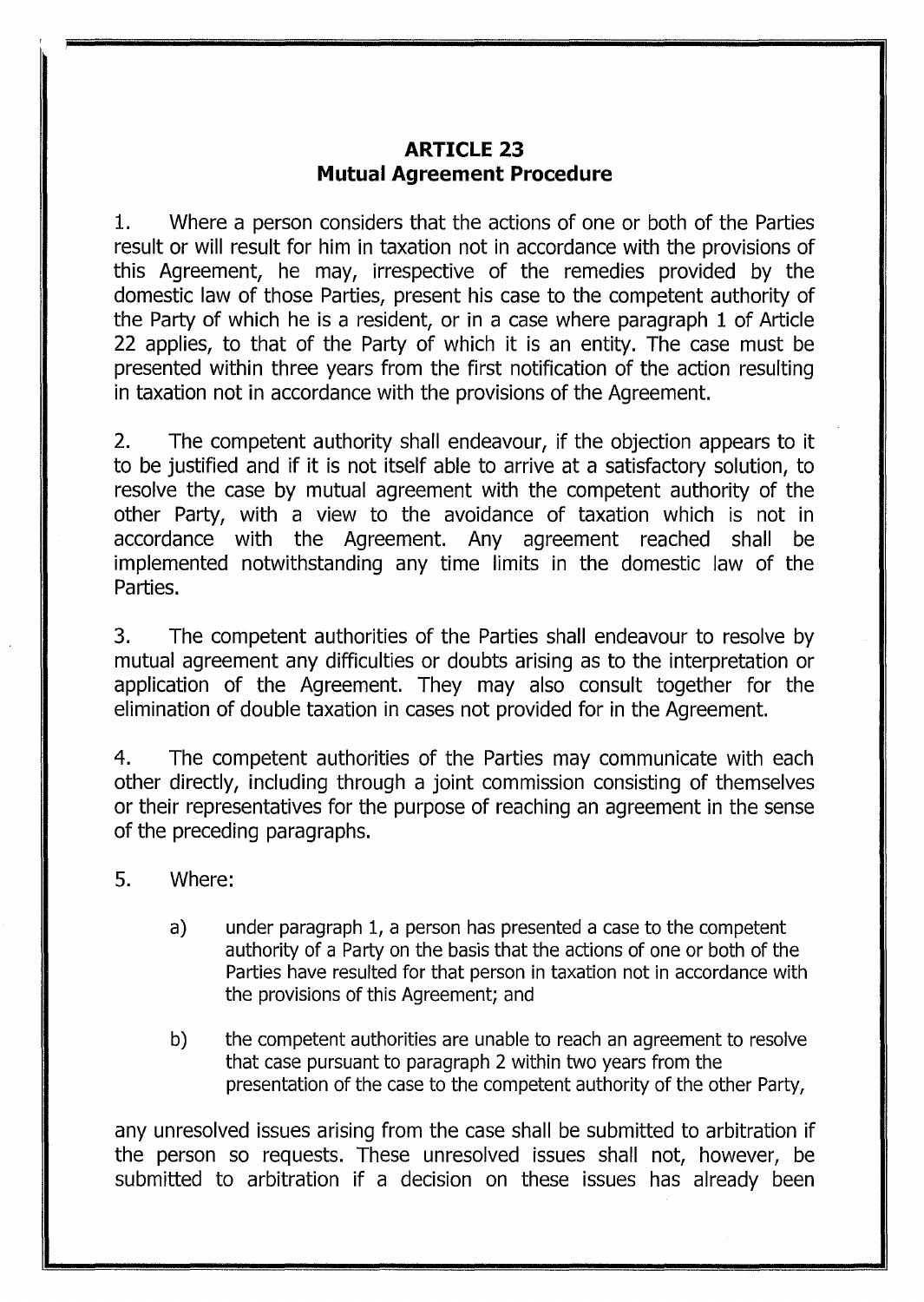rendered by a court or administrative tribunal of either Party. Unless a person directly affected by the case does not accept the mutual agreement that implements the arbitration decision, that decision shall be binding on both Parties and shall be implemented notwithstanding any time limits in the domestic laws of these Parties. The competent authorities of the Parties shall by mutual agreement settle the mode of application of this paragraph.

# **ARTICLE 24 Exchange of Information**

1. The competent authorities of the Parties shall exchange such information as is foreseeably relevant for carrying out the provisions of this Agreement or to the administration or enforcement of the domestic laws concerning taxes of every kind and description imposed on behalf of the Parties insofar as the taxation there under is not contrary to the Agreement. The exchange of information is not restricted by Articles 1 and 2.

2. Any information received under paragraph 1 by a Party shall be treated as confidential in the same manner as information obtained under the domestic laws of that Party and shall be disclosed only to persons or authorities (including courts and administrative bodies) concerned with the assessment or collection of, the enforcement or prosecution in respect of, the determination of appeals in relation to the taxes referred to in paragraph 1, or the oversight of the above. Such persons or authorities shall use the information only for such purposes. They may disclose the information in public court proceedings or in judicial decisions.

3. In no case shall the provisions of paragraphs 1 and 2 be construed so as to impose on a Party the obligation:

- a) to carry out administrative measures at variance with the laws and administrative practice of that or of the other Party;
- b) to supply information which is not obtainable under the laws or in the normal course of the administration of that or of the other Party;
- c) to supply information which would disclose any trade, business, industrial, commercial or professional secret or trade process, or information the disclosure of which would be contrary to public policy ( ordre public).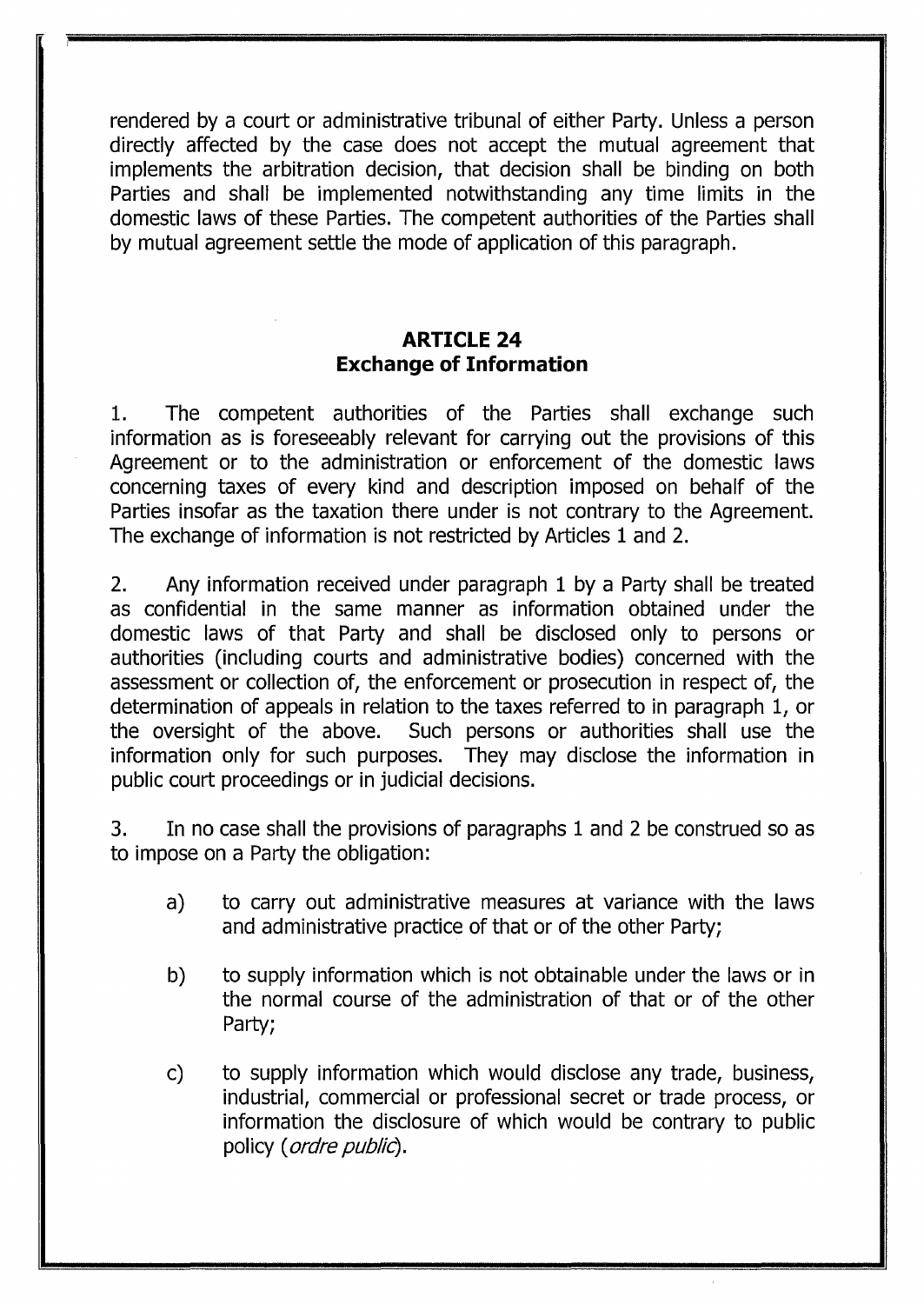4. If information is requested by a Party in accordance with this Article, the other Party shall use its information gathering measures to obtain the requested information, even though that other Party may not need such information for its own tax purposes. The obligation contained in the preceding sentence is subject to the limitations of paragraph 3 but in no case shall such limitations be construed to permit a Party to decline to supply information solely because it has no domestic interest in such information.

5. In no case shall the provisions of paragraph 3 be construed to permit a Party to decline to supply information solely because the information is held by a bank, other financial institution, nominee or person acting in an agency or a fiduciary capacity or because it relates to ownership interests in a person.

# **ARTICLE 25 Members of Diplomatic Missions and Consular Posts**

Nothing in this Agreement shall affect the fiscal privileges of members of diplomatic missions or consular posts under the general rules of international law or under the provisions of special agreements.

# **ARTICLE 26 Entry into Force**

1. Each Party shall notify the other Party in writing of the completion of the procedures required by its laws for the bringing into force of this Agreement.

2. This Agreement shall enter into force thirty days after the date of the later of the notifications referred to in paragraph 1.

- 3. Upon entry into force the provisions of this Agreement shall have effect:
	- a) with respect to exchange of information under Article 24 in relation to criminal tax matters, on that date;
	- b) with respect to taxes due at source on income credited or payable on or after January 1 of the year next following the year in which the Agreement entered into force; and
	- c) with respect to taxes other than taxes due at source on income of taxable periods beginning on or after January 1 of the year next following the year in which the Agreement entered into force.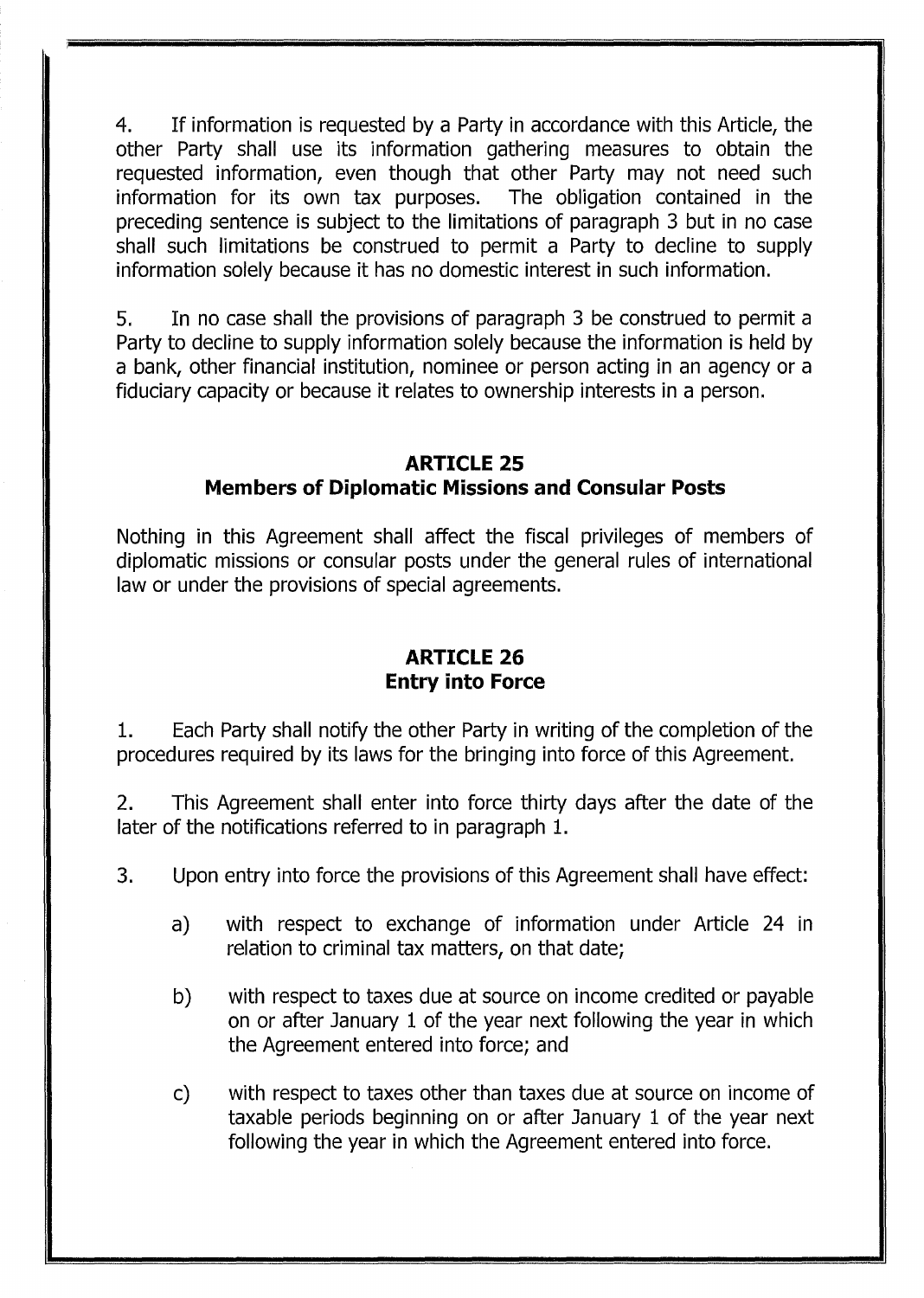#### **ARTICLE 27 Termination**

This Agreement shall remain in force until terminated by a Party. Either Party may terminate the Agreement by giving to the other Party written notice of termination not later than the 30th June of any calendar year following that in which the Agreement entered into force. In the event of termination before July 1 of such year, the Agreement shall cease to have effect:

- a) with respect to taxes due at source on income credited or payable from January 1 of the year next following the year in which the notice of termination is given; and
- b) with respect to taxes other than taxes due at source on income of taxable periods beginning on or after January 1 of the year next following the year in which the notice of termination is given.

**IN WITNESS WHEREOF** the undersigned, being duly authorised thereto by their respective Governments, have signed this Agreement.

**DONE** in duplicate at London, United Kingdom this twenty fourth day of January, 2013 in the English language. e at London, United Kingdom this to<br>e English language.<br>Bay (mulho) (MAS)

.

**For the Government of Jersey For the States of Guernsey**